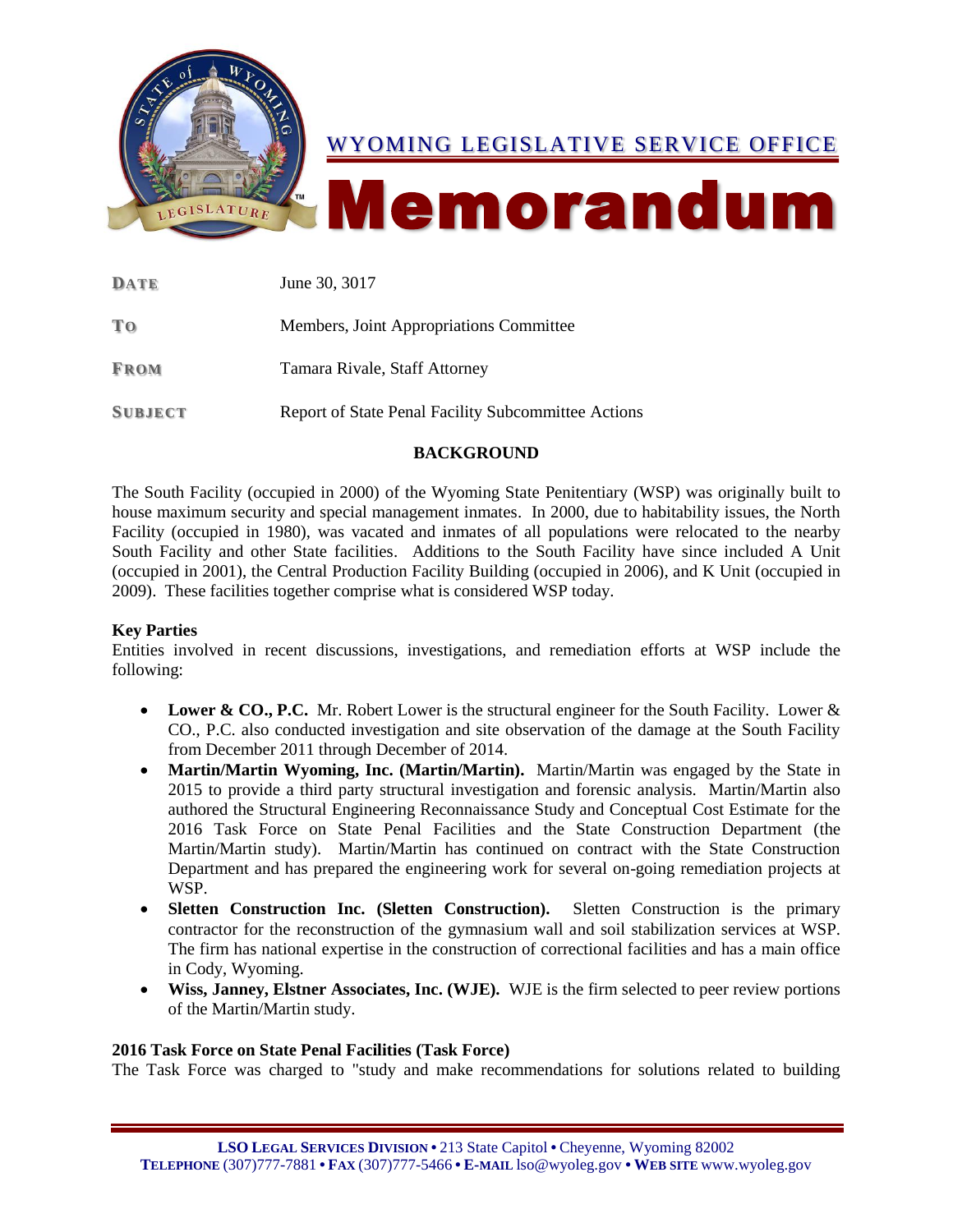deficiencies at the Wyoming state penitentiary in Rawlins and associated inmate housing issues." It was comprised of Senator Bruce Burns (Co-Chairman), Representative Kermit Brown (Co-Chairman), Senator Eli Bebout, Senator John Hastert, Senator Stephan Pappas, Senator Jeff Wasserburger, Representative Donald Burkhart, Jr., Representative James Byrd, Representative Dan Laursen, Representative David Miller, Mr. Copper France, Mr. Todd Peterson, and Mr. Jeffrey Sanders.

After consultation with the Task Force, Governor Mead approved the expenditure of funds to amend an existing contract for consulting services between the Martin/Martin and the State to commission a comprehensive study of available options and estimated costs. On September 14, 2016, Martin/Martin issued the Structural Engineering Reconnaissance Study and Conceptual Cost Estimate to the State Construction Department and the Task Force (the Martin/Martin study).

The Task Force formally recommended the State pursue repair and remediation of WSP, described as "Option 1" within the Martin/Martin study. Option 1 was estimated to cost \$87,233,000 inclusive of a design/construction contingency and escalation. The Task Force also recommended, and Governor Mead approved, the expenditure of up to \$3.5 million of a \$7.75 million appropriation to address immediate structural and safety concerns, including Electrical Room F and repair of the deteriorating gymnasium wall. Also upon the Task Force's recommendation, Governor Mead approved expenditure of the remaining or unallocated portion of the \$7.75 million to counteract moisture accumulation and building movement, including efforts to stabilize soils through compaction grouting. The final report of the Task Force is available on LSO's website at:

**<http://legisweb.state.wy.us/InterimCommittee/2016/SPIRpt0111.pdf>**.

# **Peer Review Study Authorized**

The Legislature, through Section 332 of the 2017 Budget Bill, appropriated \$50,000 for an independent peer review study of Martin/Martin study. Section 332 directed the funds to Management Council to secure a report to be submitted to the JAC by July 1, 2017.

# **2017 STATE PENAL FACILITY SUBCOMMITTEE ACTIONS**

In March of 2017 the JAC chairs appointed a subcommittee to gain expertise and advise on the WSP issues. These members are Chairman Nicholas (Chairman), Senator Landen and Representative Burkhart. The Subcommittee has endeavored to address three major areas related to WSP. First, individual members have gained extensive background on WSP issues by touring the facility, meeting with the State Construction Department and the Department of Corrections, and receiving weekly updates on issues and remediation efforts. Second, the Subcommittee was designated by Management Council to help procure and oversee a peer review study. Third, the Subcommittee has gathered information and learned about various options and estimated costs for construction of a new maximum security facility, including options to engage a company to finance, design, build, or operate a new facility.

The major actions of the Subcommittee are described below in chronological order. However, this description does not address individual members' efforts.

#### **Informal Meeting on Section 332 Peer Review Study April 4, 2017**

Representative Nicholas and Representative Burkhart met with LSO staff, State Construction Department, Construction Management Division staff, Martin/Martin and Sletten Construction representatives to discuss ongoing work at WSP and approaches to a potential peer review study. After reviewing the Martin/Martin findings and evaluating different approaches to conduct a peer review, the Subcommittee

**WYO MIN G LEG ISLAT IVE SERV ICE OFF ICE** *Memorandum*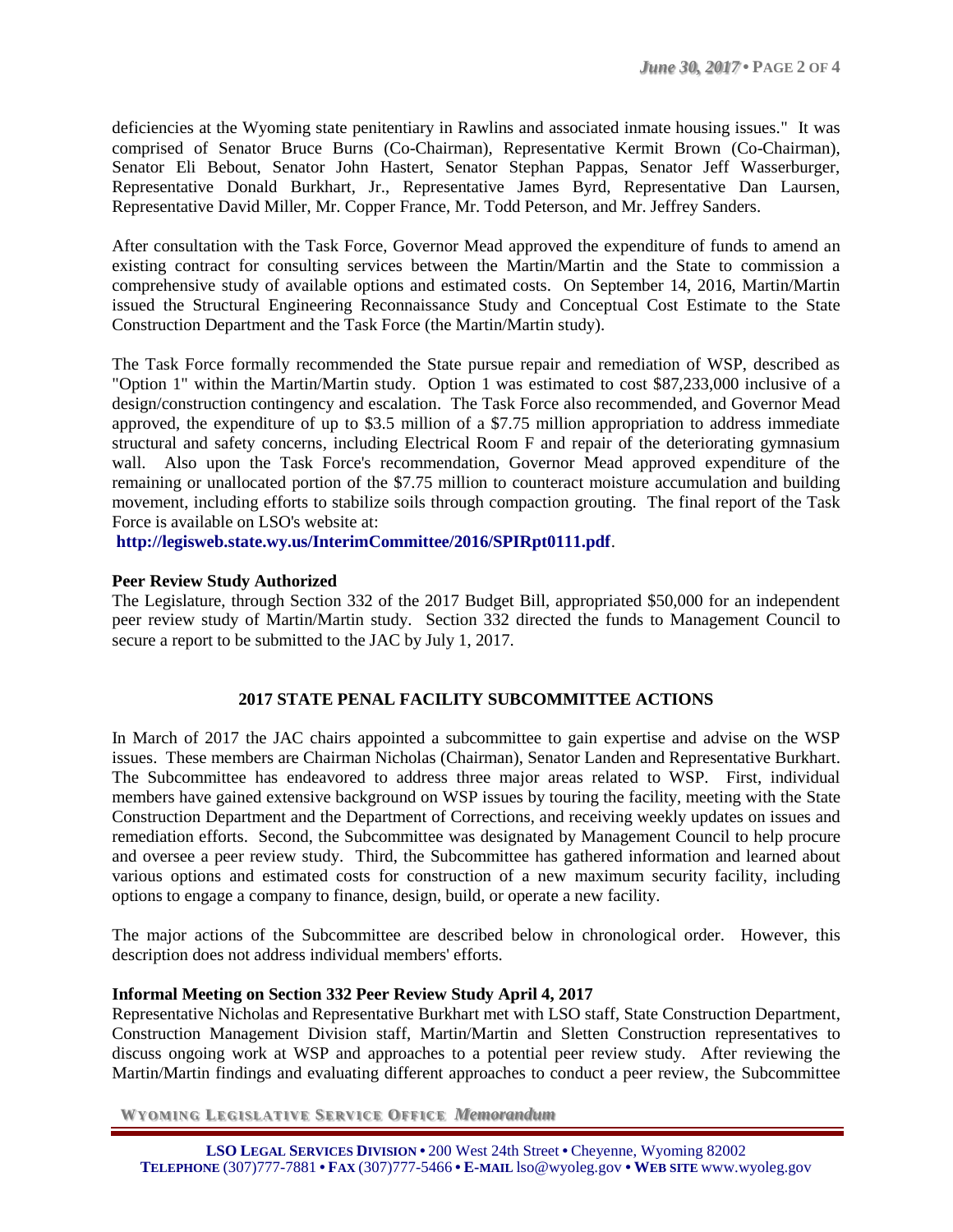requested Management Council refrain from acting on the peer review until members had an opportunity to gain more information. During this meeting, Sletten Construction agreed to provide, at no charge, a high-level review of the cost estimates contained in the Martin/Martin study and an opinion on the cost of constructing a new facility north of Rawlins.

## **Meeting with Mr. Lower, April 26, 2017**

The Subcommittee met with Mr. Robert Lower of Lower & CO., P.C. and discussed the structural issues at WSP, initial engineering findings, and suggestion of areas for further study. In particular, Mr. Lower suggested Martin/Martin's recommendation to remove all slab-on-grade floors and replace them with structural floors should be reviewed to determine whether complete replacement is necessary.

### **Management Council Meeting, May 2, 2017**

During the Management Council meeting, the Subcommittee recommended one area of the Martin/Martin study for peer review concerning the findings and recommendations within "Option 1" to repair the South Facility, Central Production Facility (CPF) and K Unit Buildings. Management Council agreed and authorized the Subcommittee to proceed with the statutory process to procure professional services, advertise for statements of qualifications, conduct interviews, and recommend a firm to conduct a peer review study of the Martin/Martin study.

### **Request for Professional Services, May 5, 2017**

The Subcommittee approved a request for professional services (#0774) to solicit statements of qualification from interested and qualified firms. The request was advertised in the Casper Star Tribune and online for four consecutive weeks.

### **WSP Tour, May 8, 2017**

The Subcommittee, LSO Staff, and Mr. Lower toured WSP in Rawlins and evaluated areas exhibiting damage.

#### **Information Gathering with Correctional Facility Related Firms, May 25, 2017**

The Subcommittee invited legislative leadership, Joint Appropriations Committee members, and the directors of the Department of Corrections and the State Construction Department to receive information related to correctional facility design, construction, financing, and operation from interested firms. During the meeting, legislators received preliminary information from the GEO Group and CoreCivic. The GEO Group and CoreCivic are Real Estate Investment Trusts (REIT) and each provides a range of services related to corrections and detention. The Subcommittee also received information from Sletten Construction on constructions cost estimates for a new facility north of Rawlins. Each firm was invited to attend and present at the July 17 and 18, 2017 JAC meeting.

#### **Peer Review Study State of Qualification Due, May 31, 2017**

The advertising period for the peer review study closed with two firms submitting letters of interest and qualifications: Simpson, Gumpertz & Heger, and Wiss, Janney, Elstner Associates, Inc (WJE). Accordingly, the Subcommittee determined less than three firms were qualified and interested in performing the peer review study. The Subcommittee informed Management Council of this determination on June 2, 2017.

**WYO MIN G LEG ISLAT IVE SERV ICE OFF ICE** *Memorandum*